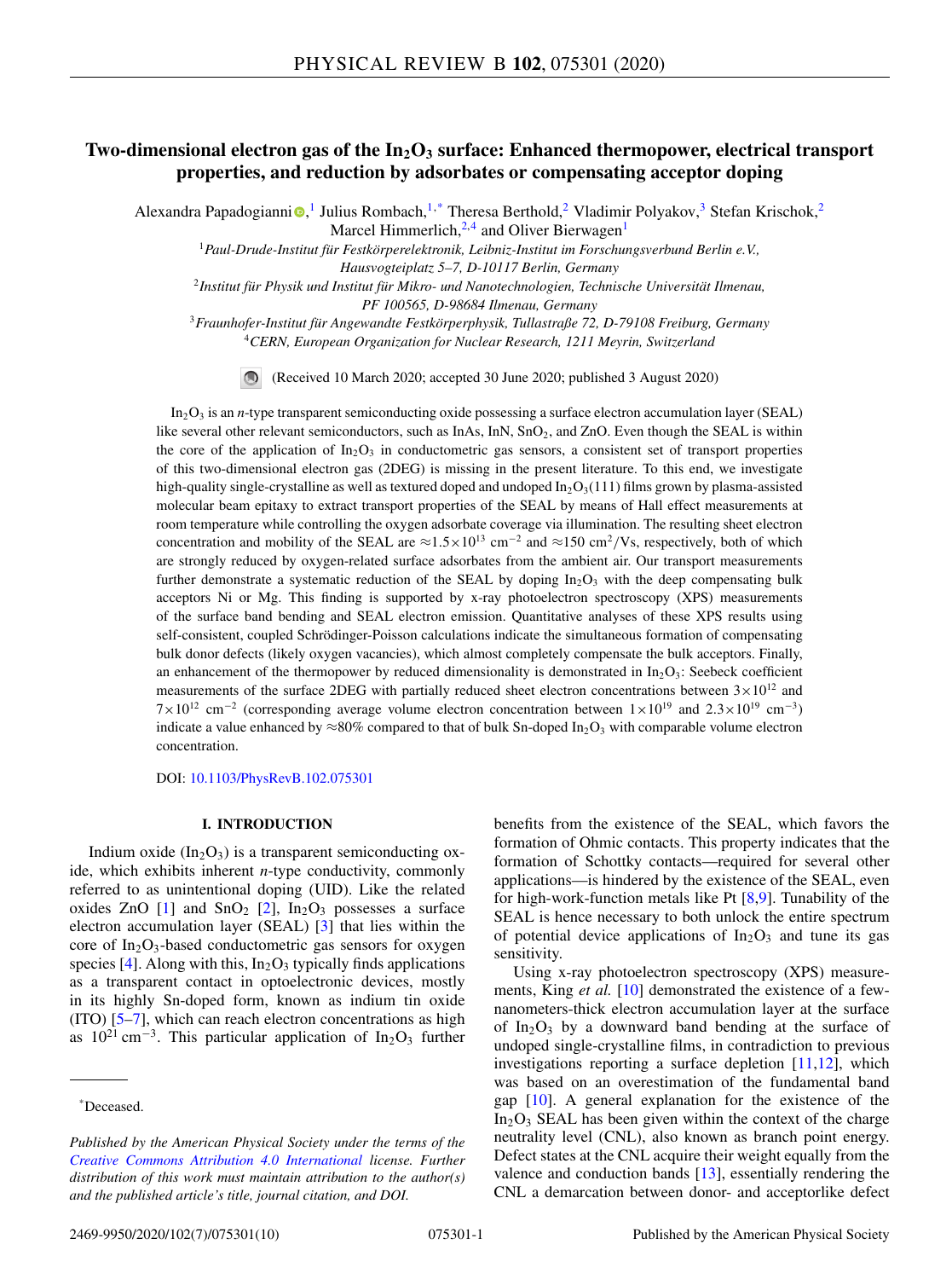<span id="page-1-0"></span>

FIG. 1. Schematic representation of the band alignment for (a) intentional doping with deep bulk acceptors and the corresponding compensation of the bulk donors and the SEAL, (b) unintentionally doped  $In_2O_3$ , and (c) unintentional compensation of the SEAL due to adsorption of acceptorlike oxidizing species. The dots indicate that the donor and acceptor levels continue towards the surface of the film while maintaining a constant distance to the band edges. The difference  $(N_{\rm D,S}^+ - N_{\rm A,S}^-)$  of the 2D concentration of charged surface donors and acceptors provides a net surface charge  $N_{SS}$ .

states. In contrast to most other semiconductors, in the case of  $In_2O_3$  the CNL lies within the conduction band [\[10,14\]](#page-8-0) due to its particular bulk band structure, with a very prominent, lowlying conduction-band minimum (CBM) at the  $\Gamma$  point and an almost flat valence band. Donorlike states at the surface of In<sub>2</sub>O<sub>3</sub> pin the surface Fermi level,  $E_F$ , slightly below the CNL, causing a downward bending of the conduction and valence bands. Breaking of the translational symmetry of the bulk can give rise to such donorlike surface states [\[15\]](#page-9-0). Besides that, for films exposed to the ambient, the enhanced conductivity of the surface has also been attributed to adsorbates attaching to it, an effect not observed for films that have undergone *in situ* cleavage of the surface [\[16\]](#page-9-0). The microscopic origin of the SEAL has been further associated with surface oxygen vacancies [\[17\]](#page-9-0) acting as doubly ionized shallow donors  $V_0^{2+}$ and their strongly reduced defect formation energy [\[18\]](#page-9-0). Finally, surface In adatoms, which are energetically favored over *V*<sub>O</sub> [\[19\]](#page-9-0), can also act as shallow donors [\[20\]](#page-9-0) and have been experimentally demonstrated on the  $In_2O_3(111)$  surface after a reducing surface preparation (annealing at 300 ◦C−500 ◦C in ultra-high vacuum (UHV)) [\[19\]](#page-9-0).

For 111-oriented films grown by plasma-assisted molecular beam epitaxy (PA-MBE), like the ones studied in the current work, the surface electron concentration has been shown to have a peak value at  $8 \times 10^{19}$  cm<sup>-3</sup> [\[3\]](#page-8-0), similar to the results from Schrödinger-Poisson modeling on the SEAL of melt-grown bulk  $In<sub>2</sub>O<sub>3</sub>$  single crystal studied in Ref. [\[21\]](#page-9-0). Moreover, angle-resolved photoelectron spectroscopy (ARPES) measurements have confirmed the twodimensional electron gas (2DEG) nature of the SEAL with sheet electron concentration of  $4 \times 10^{13}$  cm<sup>-2</sup> after surface preparation at a high temperature (by repeated cycles of Ar<sup>+</sup> sputtering (500 eV) and annealing at  $600\degree C$  in UHV for 1 h) [\[17\]](#page-9-0) and  $2\times10^{13}$  cm<sup>-2</sup> after surface preparation at an intermediate temperature (annealing at 300 ◦C in UHV for  $\approx$ 15 min) [\[22\]](#page-9-0). Both of the surface preparations employed within those studies are prone to reduce the surface—that is, increase the concentration of surface  $V<sub>O</sub>$  or In adatoms acting as surface donors—and thus result in a stronger SEAL (i.e., with a higher electron concentration) compared to that of an unprepared sample.

Significant reduction of a SEAL by compensating bulk acceptors has been previously demonstrated in InN by Mg doping  $[23]$ . Previous studies  $[24,25]$  have shown that acceptors like Ni and Mg have a compensating effect on the bulk electron transport of  $In_2O_3$ . This effect, however, is revealed after an additional annealing of the material in oxygen, which has been explained by overcompensation of the added acceptors due to the simultaneous formation of donorlike point defects—most likely *V*<sub>O</sub>—during growth [\[24,25\]](#page-9-0). The addition of acceptor elements lowers the Fermi energy and, according to Refs.  $[26]$  and  $[27]$ , this reduces the formation energy of  $V_0$ —thus promoting their incorporation into the crystal lattice. Studies regarding the position of the bulk donor levels in the band gap associated with oxygen vacancies have been rather inconclusive, with some works indicating  $V<sub>O</sub>$  to have deep donor levels [\[26,27\]](#page-9-0) and others to potentially be shallow donors [\[28–30\]](#page-9-0). Whether the annealing completely removed the doping-induced  $V<sub>O</sub>$  could not be clarified in Refs.  $[24]$  and  $[25]$ . Figure  $1(a)$  shows schematically the effect of bulk acceptor doping on the position of the  $E_F$  and the band alignment, with emphasis on its impact on the SEAL, assuming neither spontaneous formation of compensating donors nor their removal with a treatment such as oxygen annealing. For comparison, Fig.  $1(b)$  shows the position of the  $E_F$  and band alignment in a UID  $In<sub>2</sub>O<sub>3</sub>$ .

Early studies on the conductivity of  $In<sub>2</sub>O<sub>3</sub>$  at elevated temperatures have already documented its dependence on the oxygen content of the sample environment [\[31\]](#page-9-0), which is the basis of its application as the active material in conductometric gas sensors. At sufficiently low temperatures that preclude oxygen diffusion in the lattice, this sensing behavior is related to the surface-acceptor role of adsorbed oxygen species that can reduce the SEAL by electron transfer [\[32,33\]](#page-9-0). The effect of acceptorlike air adsorbates on the band bending and hence occupation of the SEAL is schematically shown in Fig. 1(c). Such gas sensors are typically (re)activated by heating the sensing material at elevated temperatures (typically a few hundred degrees centigrade). Efforts towards a more energyefficient solution have demonstrated  $In_2O_3$  gas sensors operating at room temperature reactivated by ultraviolet (UV) lightinduced photoreduction [\[34–36\]](#page-9-0). During photoreduction the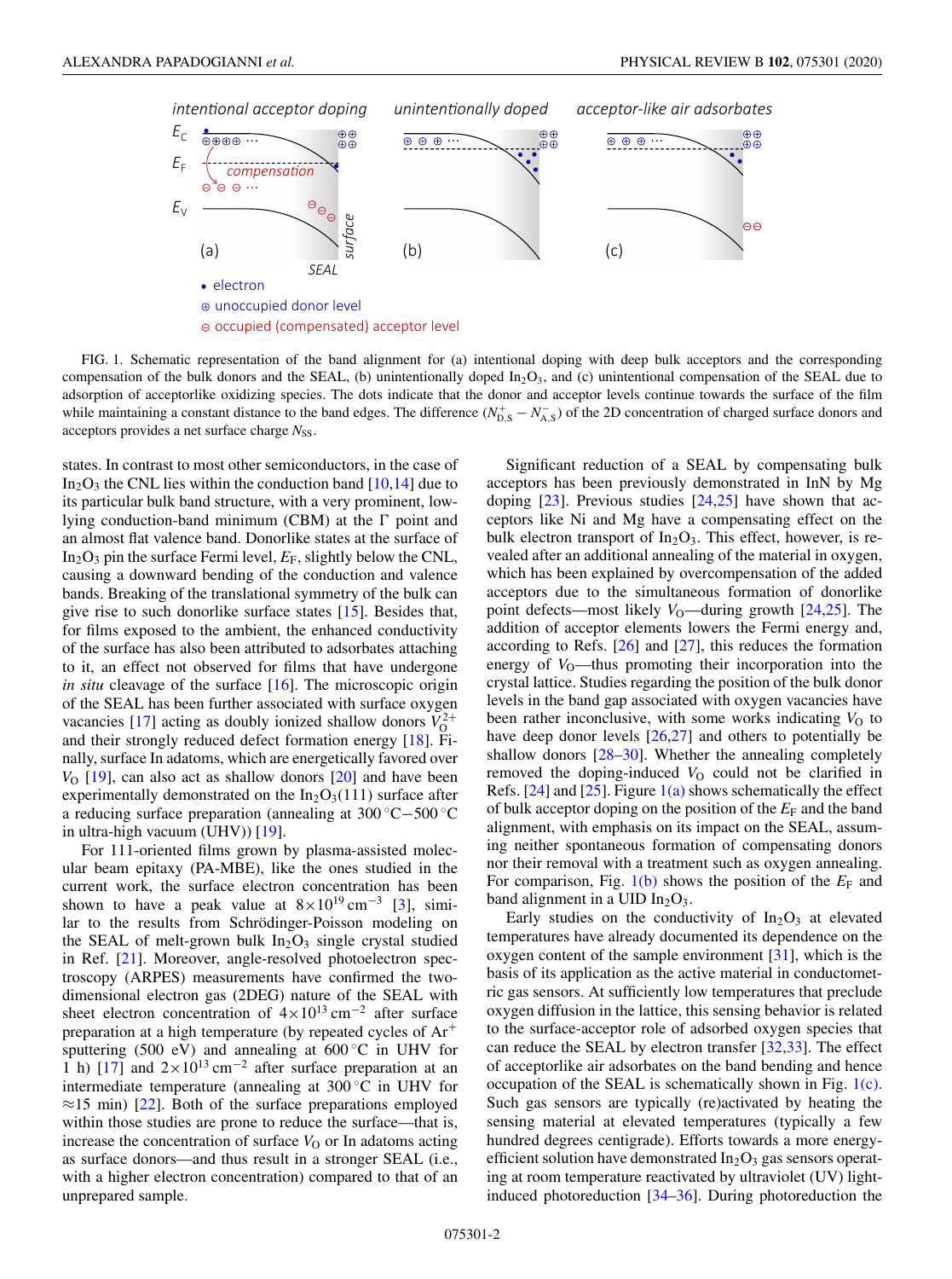illumination forces the desorption of the negatively charged oxygen adsorbates [\[37\]](#page-9-0) through recombination with the photogenerated holes while the photogenerated electrons remain in the  $In_2O_3$  [\[38\]](#page-9-0). The SEAL sheet conductance of PA-MBE grown In<sub>2</sub>O<sub>3</sub> films in air has been reported to be  $3 \times 10^{-4}$  S in the photoreduced stationary state (under UV illumination) [\[4\]](#page-8-0) and below  $2.2 \times 10^{-5}$  S with oxygen adsorbates (i.e., without illumination) [\[39\]](#page-9-0). A reduction of the SEAL in those films by oxygen adsorbates has been independently demonstrated by conductance and XPS measurements [\[4,](#page-8-0)[33\]](#page-9-0). However, these earlier works do not provide any information concerning the actual electron concentration at the  $In_2O_3$  surface.

There have thus been no reports regarding the full set of the SEAL transport properties (sheet conductance and sheet electron concentration) measured with a single technique after a defined surface treatment and in a defined environment as has long been accomplished for ZnO [\[1\]](#page-8-0), for instance. Furthermore, there is no information in the literature concerning the thermoelectric properties of the SEAL. In addition to the strong interest in discovering and understanding the thermoelectric transport properties and mechanisms of such 2DEGs, knowledge of the SEAL properties is necessary for the application aspect of the material, as it enables controllable fine-tuning of the (thermo)electrical behavior of the  $In_2O_3$  surface.

The current work consistently determines the surface transport properties of  $In_2O_3$  and demonstrates the intentional and controllable reduction of the sheet electron concentration at the surface of  $In_2O_3$  by incorporation of the compensating bulk acceptors Ni and Mg or by oxygen surface adsorbates. This is accomplished through the combination of Hall effect transport measurements (with and without UV illumination) and x-ray photoelectron spectroscopy. Supporting selfconsistent Schrödinger-Poisson calculations reveal a close compensation of the bulk acceptors by oxygen vacancies even after annealing the samples in oxygen. Finally, the thermoelectric properties of the surface electron accumulation layer are investigated by Seebeck coefficient measurements. As previously demonstrated for ZnO  $[40]$ , the 2DEG at the  $In<sub>2</sub>O<sub>3</sub>$ surface is shown to also exhibit an increased thermopower in comparison to bulk Sn-doped films with comparable volume electron concentration.

### **II. EXPERIMENT**

For the purposes of this study, high-quality (111)-oriented  $In_2O_3$  has been synthesized by PA-MBE. Single-crystalline UID and Ni-doped films have been grown on quarters of 2-in. insulating  $ZrO_2:Y$  (YSZ) (111) substrates, whereas full 2-in.  $Al_2O_3$  (0001) (*c*-plane  $Al_2O_3$ ) substrates have been employed for the growth of UID and Mg-doped textured films. After growth, all samples have been further cleaved into smaller pieces with a size of approximately  $5 \times 5$  mm<sup>2</sup>. The total thickness of the films ranges between 350 and 500 nm. Further details on the growth of the studied samples are reported in Ref. [\[24\]](#page-9-0) (single-crystalline) and Ref. [\[4\]](#page-8-0) (textured).

In order to largely remove compensating donors, all samples under study have been annealed in oxygen within a rapid thermal annealing (RTA) system at  $800\degree\text{C}$  at atmospheric pressure for 60 s. The UID samples have also been annealed in oxygen to serve as references with comparable characteristics.

For reference measurements, an oxygen plasma treatment of the surface at room temperature was performed in a 13.56-MHz inductively coupled plasma (ICP) reactive-ionetching (RIE) system (Samco, Inc., RIE-400iP; process pressure 0.025 mbar; oxygen flow 10 sccm; ICP power 100 W; RIE power 50 W; treatment time 5 min) in order to completely deplete near-surface electrons, resulting in an upward surface band bending and complete removal of the surface conductance [\[4](#page-8-0)[,39,41\]](#page-9-0). During this treatment, a high density of reactive oxygen species attaches to the  $In_2O_3$  surface, removing electrons from the  $In_2O_3$  to form negatively charged adsorbates [\[41\]](#page-9-0). We found this adsorbate layer to be stable against UV illumination and to be removable only by annealing the material.

The electrical sheet conductance of the films, *G*, under study is determined as the inverse of the sheet resistance measurements in the commonly used van der Pauw (vdP) arrangement. In combination with Hall effect measurements, which directly provide the sheet electron concentration, this helps identify the Hall electron mobility of the samples.

Since the measurements throughout this work are performed in ambient environment, oxygen species from the air are expected to adsorb and alter the transport properties of the SEAL. To circumvent this effect, the samples under study have been exposed to UV illumination to force desorption of those species. A light-emitting diode (LED) that can generate up to 12 mW UV radiation with a wavelength of 400 nm is utilized for this purpose. The corresponding photon energy of 3.1 eV is above the fundamental, dipole-forbidden band gap and below the onset of strong optical absorption [\[42\]](#page-9-0). The associated penetration depth in  $In_2O_3$  is  $\approx$ 1 µm [\[43\]](#page-9-0), i.e., larger than the thickness of the investigated films. For most measurements the LED is operated at a current of 13 mA, which corresponds to approximately 8 mW of optical power, and the illuminated area nominally covers the entire sample surface. This corresponds to a photon flux of approximately  $6 \times 10^{20}$  m<sup>-2</sup> s<sup>-1</sup>. Due to the UV-induced desorption of species the conductivity of the surface—and thus the total conductivity of the film—increases with time until it starts saturating once a desorption-adsorption equilibrium has been reached. Representative desorption-adsorption cycles due to UV-on/UV-off periods can be found in Ref. [\[4\]](#page-8-0). For the measurements to be reproducible, all samples are exposed to UV for approximately 10 min, which has been found sufficient to obtain desorption-adsorption equilibrium.

For the XPS measurements, the samples were mounted onto Ta sample holders, with the  $In_2O_3$  layer electrically grounded, and inserted into a UHV system for surface analysis. The measurements were performed—after preparation of the surface with UV illumination in vacuum at room temperature—in normal emission using monochromated Al  $K\alpha$  ( $hv = 1486.7$  eV) radiation and a hemispherical electron analyzer. More details about the setup and the experimental conditions used for this study can be found in Ref. [\[44\]](#page-9-0). The binding energy scale and the position of the Fermi level are regularly calibrated for clean metal reference samples, and the data analysis was performed in analogy to the studies of UID and Mg-doped  $In_2O_3$  films in Ref. [\[41\]](#page-9-0).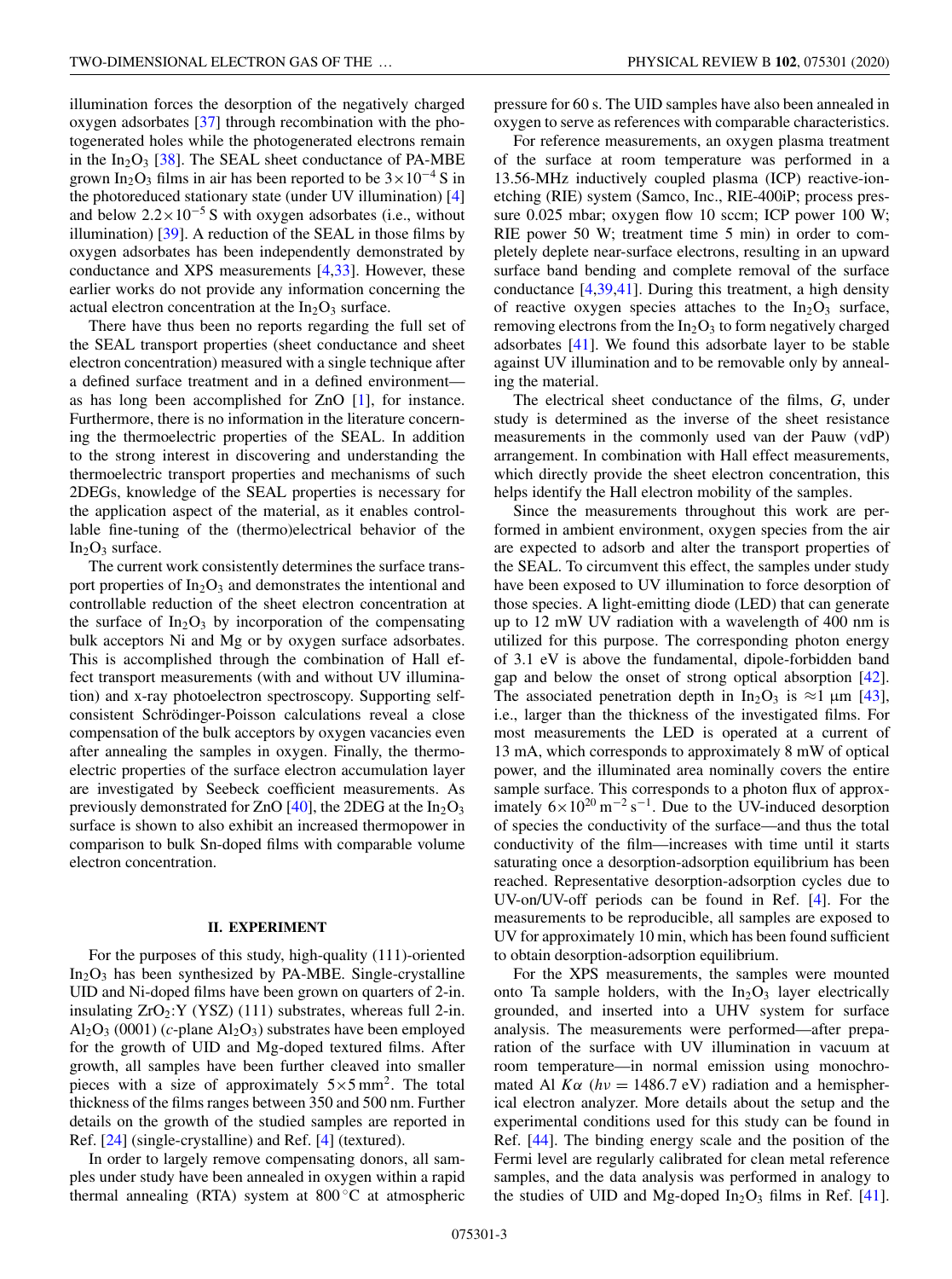<span id="page-3-0"></span>

FIG. 2. Schematic representation of the carrier systems in the films under study. The substrate is insulating, while it has been shown that the samples under study possess a strong interface carrier system along with the bulk of the film and the SEAL [\[24\]](#page-9-0). (a) All carrier systems included in the as-grown film, (b) depleted SEAL in the plasma-oxidized film, (c) extracted SEAL by the multilayer method of Refs. [\[46\]](#page-9-0) and [\[47\]](#page-9-0).

The region around the  $E_F$  was measured with an extended integration time.

Finally, the acquisition of the thermopower, otherwise known as the Seebeck coefficient, was performed as described in detail for  $In_2O_3$  in Ref. [\[45\]](#page-9-0). The Seebeck coefficient of the SEAL has been calculated by the multilayer method described in Ref. [\[47\]](#page-9-0) and then matched to the corresponding 2D electron concentrations—determined by the Hall effect for measurements with the same sheet resistance (adjusted by proper UV illumination) using the van der Pauw method. This is done because the Seebeck and Hall effect measurements are performed in two separate systems, and the sheet resistance is the only property that can be measured in both setups and ensure the same surface conditions.

#### **III. RESULTS AND DISCUSSION**

## **A. Transport properties of the adsorbate-attenuated and unattenuated SEAL extracted by the multilayer method**

In order to extract the transport properties of the surface carrier system of  $In_2O_3$  the multilayer method described in Refs. [\[46\]](#page-9-0) and [\[47\]](#page-9-0) will be employed. Essentially, since all transport systems in our films [depicted in Fig.  $2(a)$ ] are connected in parallel, the total sheet conductance of the film will be the sum of the separate sheet conductances of the carrier systems comprising it,

$$
G_{\text{tot}} = G_{\text{B}} + G_{\text{I}} + G_{\text{S}},\tag{1}
$$

where the subscripts indicate the *bulk* (B), *interface* (I), and *surface* (S) sheet conductances. Note that the surface conductance, G<sub>S</sub>, arises from a carrier system with a thickness that is not well defined—for further details on this, see Fig. [6](#page-6-0) and corresponding discussion.

Let us assume the case depicted in Fig. 2 with two films, (a) and (b), comprised of the same carrier systems—bulk and interface—with the exception of the SEAL, which is not present in film (b). Based on the model described, the sheet conductance of the carrier system these films differ by, (c), could be extracted by subtracting the total sheet conductances of the two films. A technique to deplete the SEAL is thus required for this method to be applied.

The plasma oxidation of the surface described in the experimental part can provide samples with depleted SEAL. This indicates that the sheet conductance of a plasma-oxidized sample equals  $G_{\text{PLOX}} = G_{\text{B}} + G_{\text{I}}$ . Combining this with the multilayer model of Refs. [\[46\]](#page-9-0) and [\[47\]](#page-9-0) allows one to extract not only the sheet conductance, but also the entire set of transport properties of the SEAL by performing Hall effect measurements on a UID sample of  $In<sub>2</sub>O<sub>3</sub>$  before and after plasma treatment. As an example, one can extract the sheet conductance of the SEAL as

$$
G_{\rm S}^{\rm w/ads.} = G_{\rm a.g.} - G_{\rm PLOX},\tag{2}
$$

where a.g. is used to denote the untreated (besides oxygen annealing), as-grown state of the film. This, of course, would correspond to an upper estimate of the sheet conductance of the SEAL with the effect of present air adsorbates (superscript "w/ ads."). In our UID, single-crystalline film we found such a SEAL to feature a sheet conductance of  $G_S = 3.80 \times 10^{-6}$  S, which is significantly lower than that of the photoreduced SEAL ( $G \approx 3 \times 10^{-4}$  S) in Ref. [\[4\]](#page-8-0) and suggests that the oxygen adsorbates from the air almost completely deplete it.

Since the plasma oxidation of the surface depletes part of the bulk, as it effectively depletes electrons approximately 40 nm from the surface according to Ref. [\[41\]](#page-9-0), the extracted sheet conductance from Eq. (2) contains a contribution from the sheet conductance of the near-surface bulk that got depleted. In order to avoid these effects being reflected on the extracted SEAL transport properties, one can extract the sheet conductance of the adsorbate-free (superscript "w/o ads.") SEAL as follows:

$$
G_{\rm S}^{\rm WO\,ads.} = \left(G_{\rm a.g.}^{\rm UV} - G_{\rm a.g.}^{\rm dark}\right) - \left(G_{\rm PLOX}^{\rm UV} - G_{\rm PLOX}^{\rm dark}\right),\tag{3}
$$

assuming the UV light exposure to remove all surface adsorbates by photoreduction and full depletion of the SEAL in the dark by adsorbed oxygen species. At this point, it should be pointed out that the high penetration depth of the UV illumination could induce photoconduction in the bulk of the material. Examination of the sheet conductance change upon UV illumination of an undoped  $In_2O_3$  film, whose surface had been depleted by undergoing the plasma oxidation process, showed a sudden drop of the sheet conductance by  $2.82\times10^{-5}$  S, which amounts up to 7% of the total change in sheet conductance by the UV as observed in the untreated sample. This bulk photoconduction effect is also excluded by the difference method of Eq. (3).

The electron mobility and Seebeck coefficient can both be extracted in a similar manner using, respectively,

$$
\mu_{\rm S}^{\rm w/o \,ads.} = \frac{\mu_{\rm a,g.}^{\rm UV} G_{\rm a,g.}^{\rm UV} - \mu_{\rm a,g.}^{\rm dark} G_{\rm a,g.}^{\rm dark}}{G_{\rm S}^{\rm w/o \,ads.}} - \frac{\mu_{\rm PLOX}^{\rm UV} G_{\rm PLOX}^{\rm UV} - \mu_{\rm PLOX}^{\rm dark} G_{\rm PLOX}^{\rm dark}}{G_{\rm S}^{\rm w/o \,ads.}}, \qquad (4)
$$

$$
S_{\rm S}^{\rm w/o \,ads.} = \frac{S_{\rm a,g.}^{\rm UV} G_{\rm a,g.}^{\rm UV} - S_{\rm a,g.}^{\rm dark} G_{\rm a,g.}^{\rm dark}}{G_{\rm S}^{\rm w/o \,ads.}} - \frac{S_{\rm PLOX}^{\rm UV} G_{\rm PLOX}^{\rm UV} - S_{\rm PLOX}^{\rm dark} G_{\rm PLOX}^{\rm dark}}{G_{\rm S}^{\rm w/o \,ads.}}.
$$
 (5)

Finally, the sheet (2D) electron concentration of the SEAL without the effect of air adsorbates can be easily calculated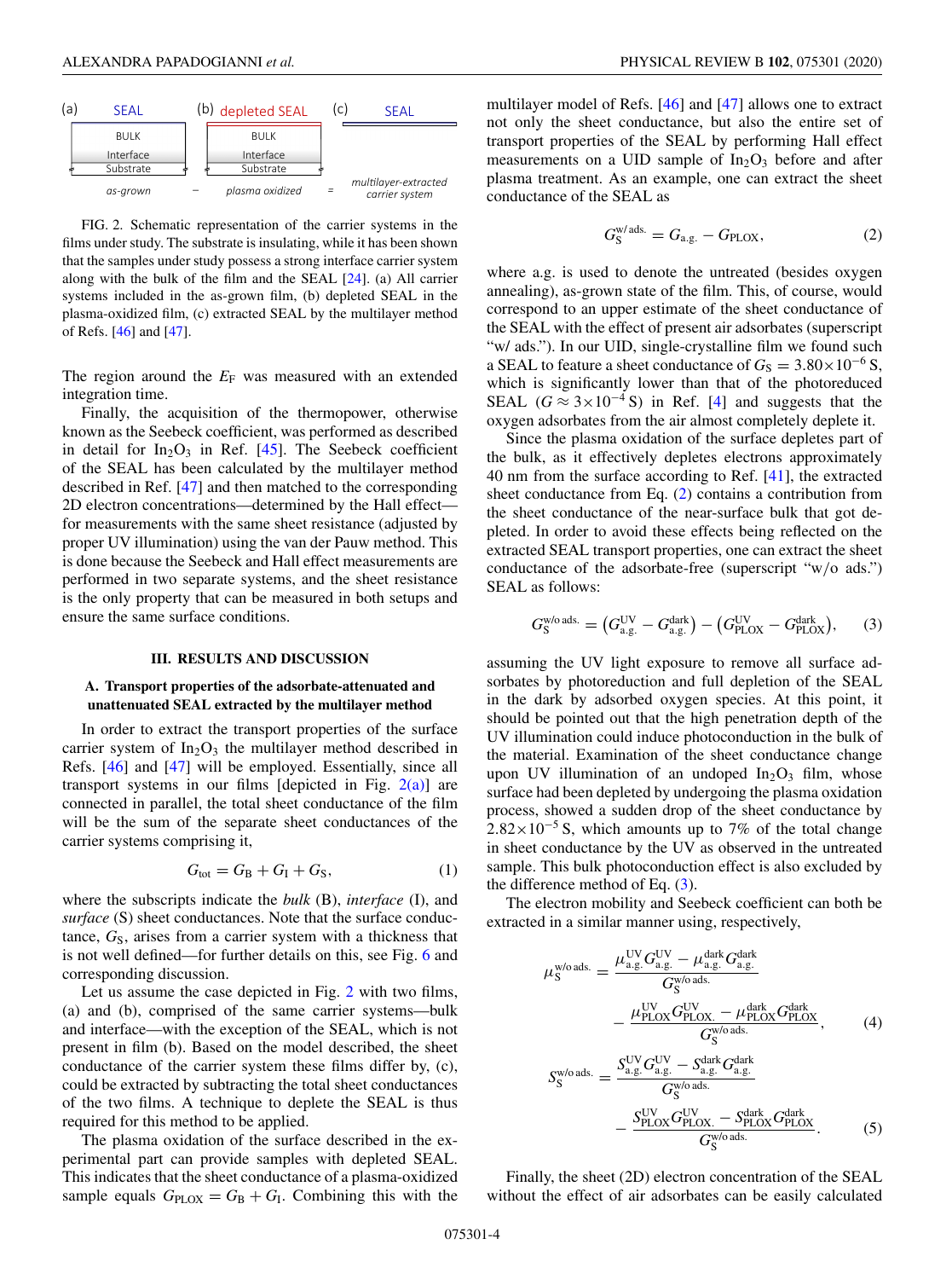

FIG. 3. Transport properties of the SEAL as a function of compensating acceptor concentration  $N_{\text{Ni/Mg}}$ : sheet conductance  $G_S$ , sheet electron concentration  $n<sub>S</sub>$ , and Hall electron mobility  $\mu<sub>S</sub>$ . The open symbols represent the extracted data without the effect of air adsorbates [as in Eq. [\(3\)](#page-3-0)], whereas the closed symbols correspond to the extracted SEAL transport properties with air adsorbates [Eq. [\(2\)](#page-3-0)].

based on the results of Eqs.  $(3)$  and  $(4)$  as

$$
n_{\rm S}^{\rm w/o\,ads.} = \frac{G_{\rm S}^{\rm w/o\,ads.}}{q\mu_{\rm n}^{\rm w/o\,ads.}}\,,\tag{6}
$$

where  $q$  is the elementary charge. Based on the equations above, the SEAL of an undoped single-crystalline  $In_2O_3$ film has been found to exhibit a sheet conductance of  $G_{S_{\text{closed}}}^{\text{w/o ads.}} = 3.26 \times 10^{-4}$  S, a sheet electron concentration of  $n_{\rm S}^{\rm w/o\,ads.} = 1.45 \times 10^{13} \rm \, cm^{-2}$ , and a Hall electron mobility of  $\mu_S^{\text{two} \text{ads}} = 155 \text{ cm}^2 \text{ V}^{-1} \text{ s}^{-1}$ , without the effect of air adsorbates.

# **B. Intentional attenuation by compensating acceptor doping**

# *1. Electrical transport*

Figure 3 depicts the SEAL transport properties extracted from the Hall measurements by Eqs.  $(3)$ ,  $(4)$ , and  $(6)$  of a series of single-crystalline Ni-doped (blue circles) and textured Mg-doped (red stars) films, along with their dedicated unintentionally doped samples. Increasing compensating doping leads—as expected—to a decrease in the extracted sheet conductance of the SEAL for both types of dopants and substrates. A Ni concentration of approximately  $2 \times 10^{19}$  cm<sup>-3</sup> which is comparable to the peak surface electron concen-

tration of Ref. [\[3\]](#page-8-0)—has a significant effect on it, whereas a similar concentration of Mg,  $N_{\text{Mg}} = 10^{19} \text{ cm}^{-3}$ , does not substantially affect the SEAL transport properties. Higher Ni doping  $>10^{20}$  cm<sup>-3</sup> seems to deplete most of the surface carriers, reaching SEAL sheet conductivities as low as 10−<sup>6</sup> S and a very low Hall mobility that does not allow for the extraction of a meaningful surface electron concentration. Interestingly, an even higher Mg concentration of  $N_{\text{Mg}} = 5 \times 10^{20} \text{ cm}^{-3}$ does not fully deplete the SEAL. Besides the doping ranges presented in Fig. 3, a higher Ni-doped sample on YSZ (111) with  $N_{\text{Ni}} = 2 \times 10^{21} \text{ cm}^{-3}$  has been also studied and shown (in Ref. [\[24\]](#page-9-0)) to be insulating, in which case all carrier systems including the SEAL—have been fully depleted.

To compare with the degree of depletion attained unintentionally by air adsorbates, the data in Fig. 3 represented by full circles demonstrate the sheet conductance of one UID and one lightly Ni-doped sample that have been measured under dark conditions. The effect of air adsorbates with an acceptorlike behavior is evidently intense, as they decrease the sheet conductance of the films by two orders of magnitude.

Both the sheet electron concentration and mobility of the SEAL decrease with increasing acceptor concentration, as would have been anticipated for compensating dopants and the addition of charged scattering centers.

However, there seems to be a different doping threshold between the two sample series resulting in stronger or full depletion of the SEAL and they exhibit different mobilities. In particular, the SEAL mobility of the single-crystalline Ni-doped films is significantly lower than the mobility of the Mg-doped ones on  $c$ -Al<sub>2</sub>O<sub>3</sub>, which features grain boundaries. This is a rather unexpected result; however, the lower electron concentration of the Ni-doped series could possibly be attributed to the fact that YSZ is an oxygen conductor and therefore oxygen from the substrate could diffuse to the surface and deplete the SEAL. Moreover, the position of the deep acceptors in the band gap—and hence the probability to compensate SEAL electrons—can differ.

#### *2. X-ray photoelectron spectroscopy*

To relate the electrical transport results to the band structure and surface band bending, XPS measurements have been performed on both the Ni-doped single-crystalline and the Mg-doped textured samples. The method probes the topmost few nanometers at the surface of the film. Figure [4](#page-5-0) illustrates the valence-band spectra obtained by XPS for the single-crystalline UID (red) and the Ni-doped samples with  $N_{\text{Ni}} = 2 \times 10^{19} \text{ cm}^{-3}$  and  $3 \times 10^{20} \text{ cm}^{-3}$  (blue and black, respectively), after illumination with UV in vacuum, to best represent the state of the films during the transport measurements. The binding energy is presented with respect to the position of the Fermi level. The broad distribution between 10 and 3 eV originates from emission of valence-band electrons [\[3](#page-8-0)[,48,49\]](#page-9-0), whereas the feature just below the  $E_F$  is due to partial occupation of conduction-band states of the SEAL [\[4,10\]](#page-8-0) sustained by the distinct downward bending of the electronic bands at the surface [\[3\]](#page-8-0). When Ni acceptors are introduced into the film, the valence-band maximum (VBM) shifts towards lower binding energy for higher Ni concentrations. The same effect is observed for the core-level energies. Both these shifts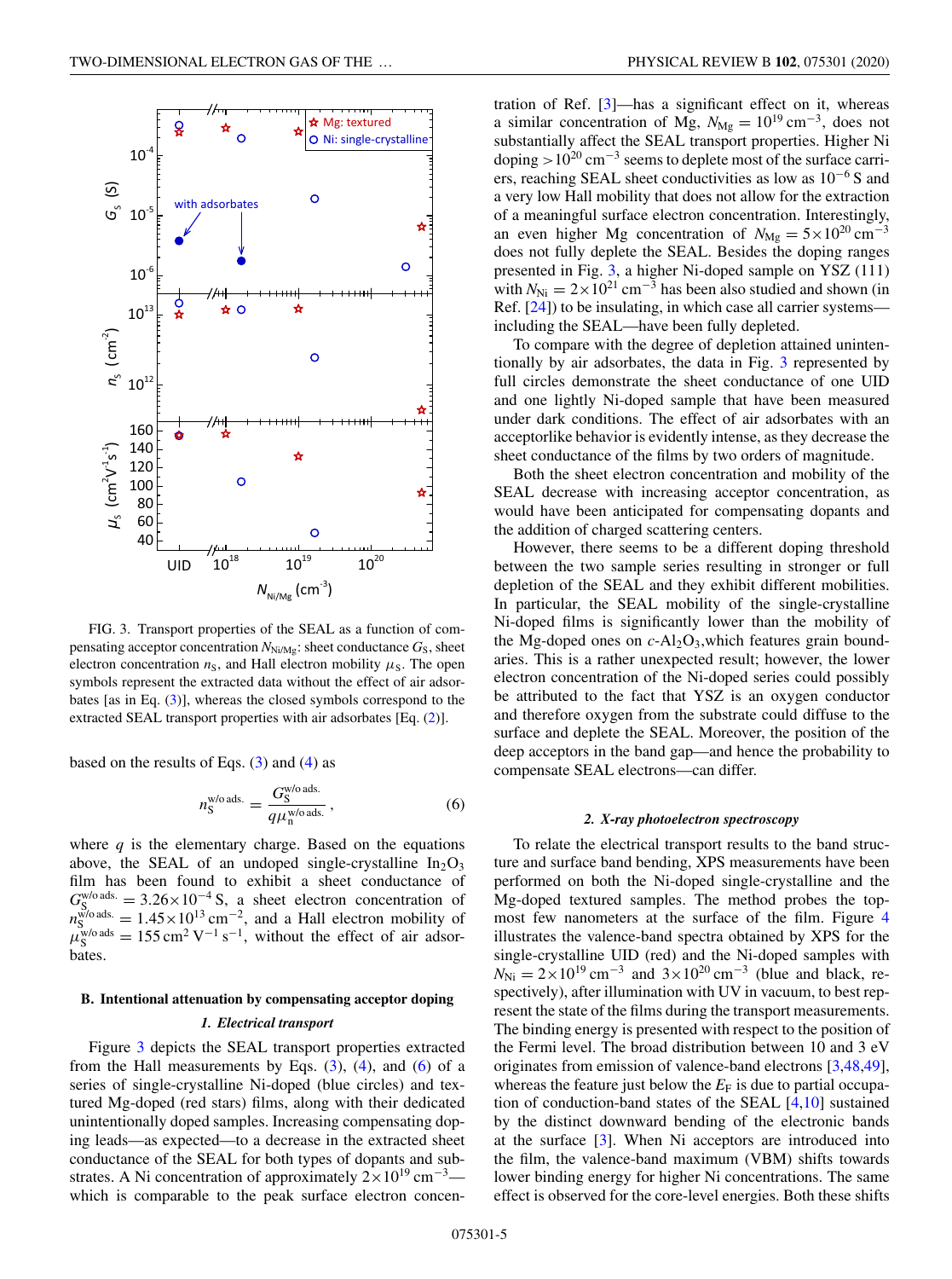<span id="page-5-0"></span>

FIG. 4. X-ray photoelectron spectra of the valence band and occupied conduction-band states of the single-crystalline unintentionally doped (UID) and Ni-doped  $In_2O_3$  films (Ni concentration as indicated). For the Ni-doped films, only the VB edge is shown for clarity and to depict the occurring energy shift and additional intragap states, as the shape of the complete VB spectra at higher binding energies is similar to that of the UID sample. The magnified region on the right has been smoothed (nine-point locally weighted smoothing).

consistently indicate a lowering of the surface Fermi level with increasing Ni concentration. At the same time, the emission of electrons near the  $E_F$  from the SEAL is significantly lowered. The same effect is also observed for the Mg-doped  $In_2O_3$  films. Furthermore, for the highest Ni concentration, an enhanced emission is observed above the VBM, which indicates the formation of intragap states. This effect has not been observed for the highly Mg-doped  $In_2O_3$  films [\[41\]](#page-9-0). Such states above the VBM in  $In<sub>2</sub>O<sub>3</sub>$  have been typically attributed to the existence of oxygen vacancies [\[50–52\]](#page-9-0) via electron emission from In-derived states (5*s*–5*p*) arising from broken In–O bonds [\[53\]](#page-9-0). However, density functional theory (DFT) calculations on Ni doping of  $In_2O_3$  indicate that this spectral feature could also originate from Ni 3*d* emission from the incorporated dopants [\[54\]](#page-9-0) as well as Ni interaction with existing oxygen vacancies and relaxation of the surrounding lattice [\[55\]](#page-9-0). Consequently, the observed spectral feature cannot be solely attributed to Ni acceptors in  $In_2O_3$ or to a partial charge compensation due to the formation of additional oxygen vacancies. For Mg incorporation, such DFT data does not exist, but calculations of alkali metal doping of  $In_2O_3$  indicate the formation of additional states closer to the VBM in this case [\[56\]](#page-9-0). If Mg were to induce a similar scenario, the nonoccurrence of intragap states in  $In_2O_3:Mg$ could be explained, since those weak spectral features would then overlap with the VB density of state (DOS) of the matrix.

The determination of the absolute energy of the VBM and the difference between surface  $E_F$  and conduction-band minimum  $E_{\text{C}_\text{SURE}} - E_F$  by XPS is not straightforward. We discuss our quantitative evaluation in the Supplemental Ma-terial [\[57\]](#page-9-0), which results in a value of  $E_{C_{\text{SURF}}} - E_{\text{F}} = 0.6 \text{ eV}$ for UID  $In_2O_3$ . The change in band-edge position, however, can be determined by characterizing the energy offset in XPS.



FIG. 5. Change of valence-band maximum  $\triangle VBM$  (blue, closed points) and relative SEAL induced electron emission (red, open points) as a function of acceptor concentration  $N_{\text{Ni/Mg}}$  extracted from the XPS spectra. The relative electron emission values from the SEAL have been normalized with respect to the unintentionally doped reference sample. The inset shows the relative SEAL intensity (red axis) vs  $\triangle VBM$  (blue axis), including data from both In<sub>2</sub>O<sub>3</sub>:Ni and  $In_2O_3:Mg$ .

We have compared the change of VBM  $(\triangle VBM)$  for Niand Mg-doped films with varying acceptor concentrations. In addition, the area of the emission near the  $E_F$  is used as a quantitative measure of the electrons in the SEAL [\[33\]](#page-9-0). Both values— $\triangle$ VBM and the relative reduction of the SEAL compared to UID films—are plotted as a function of the Ni and Mg concentration in Fig. 5. It is evident that there is a correlation among the increasing acceptor concentration, the shift of the VB edge towards the  $E_F$ , and the reduction of surface electron concentration. Moreover, a roughly linear relation between  $\triangle VBM$  and the relative electron emission from SEAL is observed (inset of Fig. 5). In accordance with the electrical transport measurements, Ni doping is shown to induce stronger changes in the electronic properties in comparison to the Mg doping. Nonetheless, a significant depletion of the SEAL has been achieved, i.e., down to 26% of that of the UID  $In_2O_3$  for the highest Ni concentration. At this Ni concentration, however, transport measurements indicated a stronger reduction of the SEAL (conductance decrease to less than 1% of that of the UID  $In_2O_3$ ). We tentatively attribute this discrepancy to a residual O-adsorbate coverage of the adsorption-desorption equilibrium during the transport measurements under UV illumination in air.

# *3. Self-consistent Schrödinger-Poisson calculations of the near-surface potential and electron density profiles*

To better understand the near-surface band and electron density profiles in the  $In_2O_3$  films, we have performed selfconsistent Schrödinger-Poisson calculations by varying the acceptor concentration  $N_A$  and using the experimentally determined parameters obtained from electron transport measurements and x-ray photoelectron spectroscopy as constraints. For the Poisson equation, the Dirichlet boundary conditions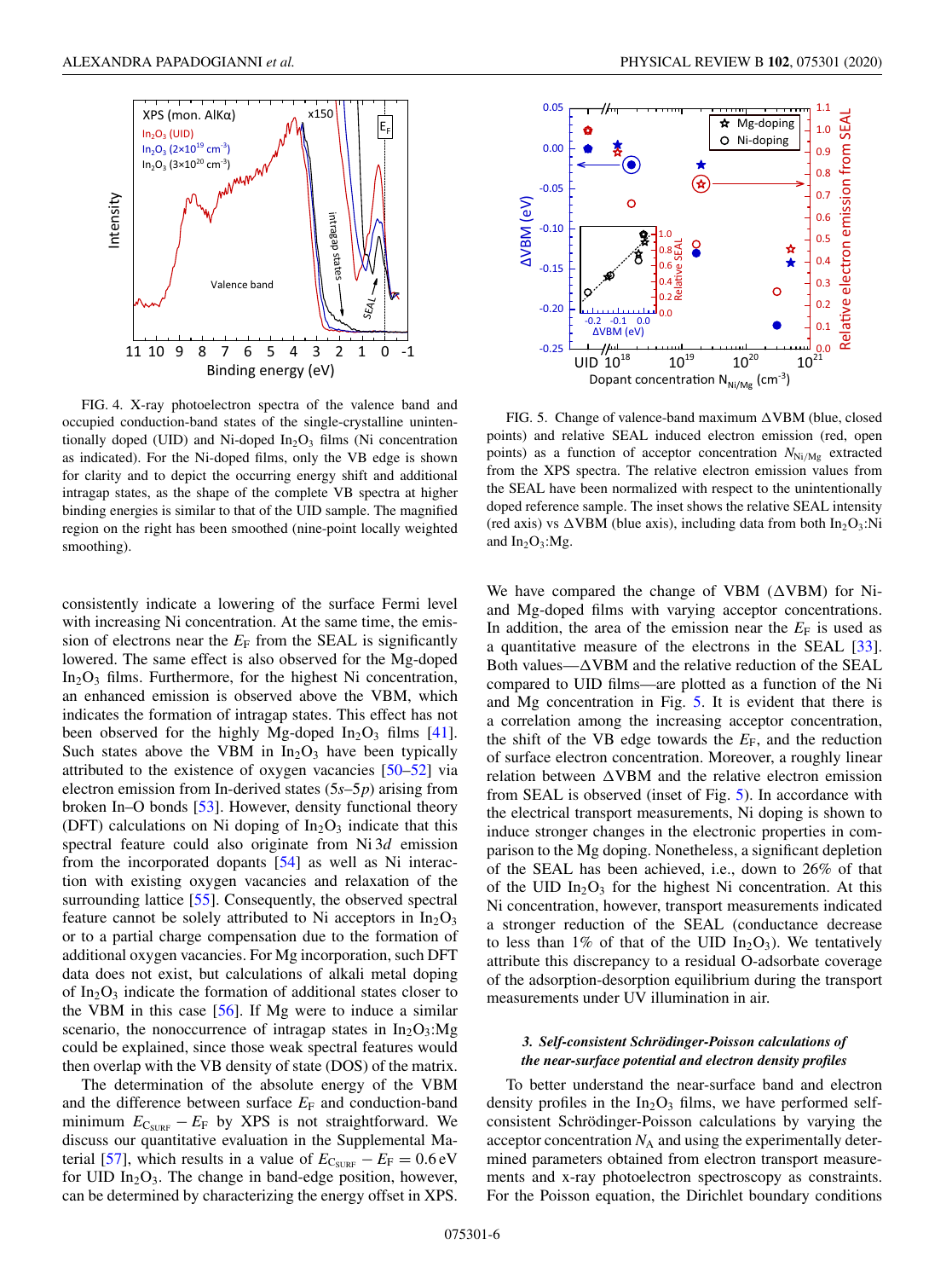| No.           | $N_{\rm D}$<br>$\rm (cm^{-3})$ | $N_{\rm A}$<br>$\rm (cm^{-3})$ | $N_{\rm A}-N_{\rm D}$<br>$\rm (cm^{-3})$ | Acceptor type | $E_{\rm CBLK}-E_{\rm F}$<br>(eV) | $E_{\rm C_{\rm SURF}}-E_{\rm F}$<br>(eV) | $N_{SS}$<br>$\rm (cm^{-2})$ | $n_{\rm S}$<br>$\rm (cm^{-2})$ |
|---------------|--------------------------------|--------------------------------|------------------------------------------|---------------|----------------------------------|------------------------------------------|-----------------------------|--------------------------------|
| $\mathbf{i}$  | $3 \times 10^{17}$             |                                |                                          |               | 0.047                            | $-0.600$                                 | $1.18 \times 10^{13}$ (A)   | $1.33 \times 10^{13}$ (B)      |
| $\mathbf{ii}$ | $3 \times 10^{17}$             | $1.0 \times 10^{18}$           | $7.0 \times 10^{17}$                     | Midgap        | 1.388                            | $-0.380$                                 | $6.84 \times 10^{12}$       | $3.46 \times 10^{12} (0.26B)$  |
| iii           | $3 \times 10^{17}$             | $4.3 \times 10^{18}$           | $4.0 \times 10^{18}$                     | Midgap        | 1.431                            | $-0.540$                                 | $1.18 \times 10^{13}$ (A)   | $3.46 \times 10^{12} (0.26B)$  |
| iv            | $3 \times 10^{17}$             | $4.8 \times 10^{18}$           | $4.5 \times 10^{18}$                     | Shallow       | 2.762                            | $-0.380$                                 | $1.18 \times 10^{13}$ (A)   | $7.70 \times 10^{9}$           |
| $\mathbf{V}$  | $3 \times 10^{17}$             | $8.4 \times 10^{18}$           | $8.1 \times 10^{18}$                     | Midgap        | 1.449                            | $-0.380$                                 | $1.18 \times 10^{13}$ (A)   | $1.17 \times 10^{10}$          |
| vi            | $2.9546 \times 10^{20}$        | $3.0 \times 10^{20}$           | $4.5 \times 10^{18}$                     | Shallow       | 2.762                            | $-0.380$                                 | $1.18 \times 10^{13}$ (A)   | $7.70\times10^{9}$             |
| vii           | $2.9125 \times 10^{20}$        | $3.0 \times 10^{20}$           | $8.7 \times 10^{18}$                     | Midgap        | 1.274                            | $-0.380$                                 | $1.18 \times 10^{13}$ (A)   | $1.17\times10^{10}$            |
| viii          | $2.9961 \times 10^{20}$        | $3.0 \times 10^{20}$           | $3.9 \times 10^{17}$                     | Shallow       | 2.697                            | $-0.380$                                 | $6.80 \times 10^{12}$       | $3.46 \times 10^{12} (0.26B)$  |
| ix            | $2.9918 \times 10^{20}$        | $3.0 \times 10^{20}$           | $8.2 \times 10^{17}$                     | Midgap        | 1.212                            | $-0.380$                                 | $6.84 \times 10^{12}$       | $3.46 \times 10^{12} (0.26B)$  |
| X             | $1.922 \times 10^{19}$         | $2.0\times10^{19}$             | $7.8 \times 10^{17}$                     | Midgap        | 1.281                            | $-0.380$                                 | $6.84 \times 10^{12}$       | $3.46 \times 10^{12} (0.26B)$  |
| xi            | $1.25 \times 10^{18}$          | $2.0\times10^{18}$             | $7.5 \times 10^{17}$                     | Midgap        | 1.351                            | $-0.380$                                 | $6.84 \times 10^{12}$       | $3.46 \times 10^{12} (0.26B)$  |

<span id="page-6-0"></span>TABLE I. Schrödinger-Poisson calculations for various scenarios (for detailed description, see text). Values in bold have been calculated, while the rest are fixed or predefined for each case.

(i.e., fixed surface potential relative to the bulk Fermi-level position) are used. We assume the full ionization of donors present in the samples, whereas for acceptors the incomplete ionization is also considered by defining the ionization energy level relative to the valence band edge. The effect of the conduction-band nonparabolicity is also accounted for, and the band-structure parameters as well as the dielectric parameters have been taken from Ref. [\[58\]](#page-9-0). The net surface charge  $N_{SS}$ , corresponding to the difference ( $N_{\text{D},S}^+ - N_{\text{A},S}^-$ ) of the 2D concentration of charged surface donors and acceptors schematically shown in Fig.  $1(c)$ , is calculated from the charge neutrality condition applied to the entire sample.

Table I and Fig. 6 summarize the major parameters and profiles based on calculations under various assumptions as described next. Initially (Table I, case i), the  $E_{\text{C}_\text{SURF}} - E_{\text{F}}$  from the XPS results corresponding to the UID sample, along with the  $E_{\text{C}_\text{BULK}} - E_{\text{F}}$  corresponding to a reasonable bulk donor concentration of  $N_D = 3 \times 10^{17}$  cm<sup>-3</sup>, are used to calculate the SEAL concentration of the UID sample,  $n<sub>S</sub>$ . The result of  $n<sub>S</sub> = 1.33 \times 10^{13}$  cm<sup>-2</sup> matches very well the experimentally extracted results from the Hall effect measurements.  $N_D$  is assumed to correspond to singly charged donors, ignoring the possible contribution from doubly charged donors, like  $V_0^{2+}$ as previously discussed. At any depth below the surface, the electron density is contributed from localized (or 2D) states and extended (bulklike or 3D) states as well. Figure 6 (b.2) shows the wave functions of the bound states  $\psi_{1,2,3}$  constituting the 2DEG and their respective relative contributions to it. The ratio between the localized and bulk contributions to the electron density depends on the depth. Approximately 92.7% of the electrons within 5 nm from the surface are supplied by the localized 2D states. Within 50 nm from the surface the largest contribution still stems from localized states, at 81.6%.

Next, acceptor doping is considered, where acceptors are not assumed to induce the generation of compensating donors—i.e., the donor concentration of  $N_D = 3 \times 10^{17}$  cm<sup>-3</sup> is forced to be the same as for the unintentionally doped film in case (i). If the  $n_S$  and  $E_{C_{\text{SURF}}} - E_F$  from the XPS results for the sample doped with  $N_{\text{Ni}} = 3 \times 10^{20} \text{ cm}^{-3}$  are considered (0.26B) (case ii), the result would be a reduced-surface-state concentration,  $N_{SS}$ , and an acceptor concentration,  $N_A$ , that is significantly lower than the actual doping value. Alternatively, (case iii) fixing  $N_{SS}$  at value (A) of the UID sample, the predicted surface Fermi energy shift of only 60 meV compared to the UID case does not match the experimental results. If the  $N_{SS}$  is kept constant at value (A) and the band-edge



FIG. 6. Conduction band edge distributions (a) and electron concentration profiles (b) of UID (i) and acceptor-doped  $In_2O_3$  (vii, ix) calculated by Schrödinger-Poisson calculations considering a deep acceptor level and constraints as shown in Table I. Inset (b.1) depicts the electron concentration for two different  $n<sub>S</sub>$  cases in linear scale based on the experimental results from the XPS analysis of the Ni-doped films, whereas inset (b.2) shows the wave functions of the bound states  $\psi_{1,2,3}$  of UID In<sub>2</sub>O<sub>3</sub> (case i) due to the potential induced by surface band bending. The energies corresponding to these states are  $E_1 = -137.24$  meV,  $E_2 = -0.22$  meV, and  $E_3 =$ 36.33 meV. The percentages specified in the figure represent the relative contributions of each wave function to the 2DEG.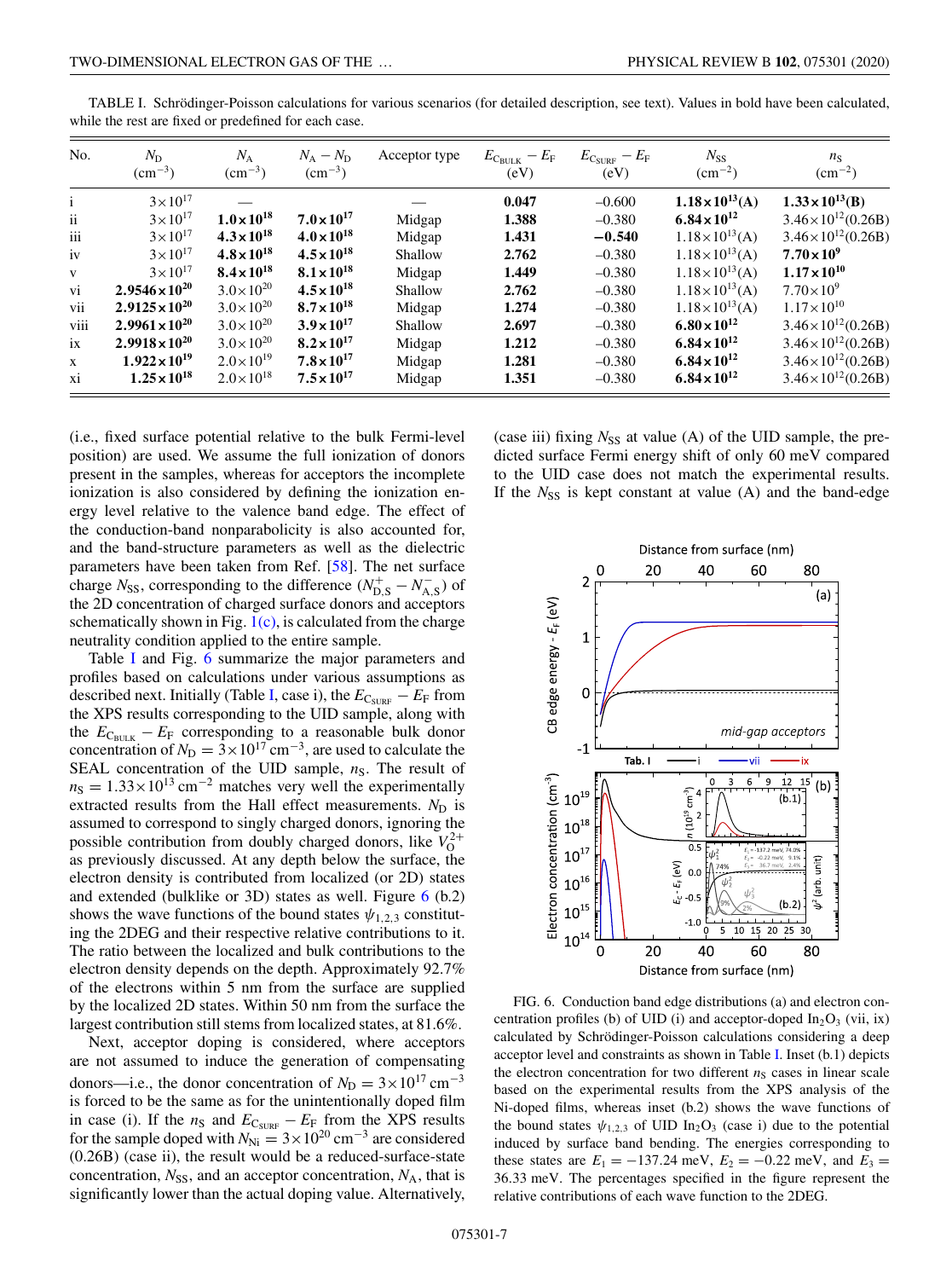<span id="page-7-0"></span>shift from XPS is simultaneously considered (case iv), the result would correspond to complete depletion of the SEAL, even for significantly lower acceptor concentrations than the actual *N*<sub>Ni</sub>. This result holds true irrespective of the dopant position in the band gap, i.e. shallow (case iv) or mid-gap (case v) acceptor level of Ni. However, as both the transport measurements and the XPS results have revealed, the SEAL is still present for such low acceptor concentrations. Thus, spontaneous generation of compensating donors upon introduction of the acceptors has to be considered.

Cases (vi) and (vii) show that even if the actual acceptor concentration,  $N_{\text{Ni}}$ , and corresponding donor generation are considered, a fixed  $N_{SS}$  at value (A) of the UID sample would predict the respective SEAL to be fully depleted for either shallow or midgap acceptor levels. Hence, the surface-state concentration needs to be decreased in order to reproduce the experimental results.

Fixing the acceptor concentration at the intentional Nidoping level of  $N_{\text{Ni}} = 3 \times 10^{20} \text{ cm}^{-3}$ , a comparable and, in fact, only slightly lower donor concentration (cases viii and ix) has to be considered to result in corresponding SEAL concentration  $n_S = (0.26B) = 3.46 \times 10^{12} \text{ cm}^{-2}$  measured by XPS. Once again, the position of the acceptor levels in the band gap is of minimal significance to these results (viii, ix), with the  $N_D$  and  $N_{SS}$  being only slightly affected. Assuming deep acceptors—as there are indications that this is the case [\[59\]](#page-9-0), even though they are not expected to be positioned in the middle of the band gap—and varying their concentrations by one order of magnitude at each step (cases ix–xi), we showcase that the relevant parameter for the reduction of the SEAL is  $N_A - N_D$ . For shallow acceptors the  $N_A - N_D$  does not change at all (see supporting information).

Even though these calculations rely on certain assumptions and constraints, they allow us to deduce important trends. The most important conduction band edge and electron concentration profiles of Table [I](#page-6-0) are plotted in Fig. [6.](#page-6-0) The inset shows the carrier distribution in a linear scale for two different  $n<sub>S</sub>$ cases, matching the relative emission of the SEAL derived from XPS, and highlights the reduction of surface electron concentration when Ni or Mg acceptors are incorporated into the  $In_2O_3$  layers. Integration of the profile in the inset of Fig. [6](#page-6-0) corresponding to the acceptor-doped case (ix) indicates that the majority (approximately 90%) of the SEAL carriers are lying within 3 nm.

Consequently, no complete depletion of the  $In_2O_3$  SEAL is achieved by acceptors at these doping concentrations due to the spontaneous formation of compensating donors. This conclusion contrasts the findings in Mg-doped InN [\[23\]](#page-9-0), where the lack of compensating donors results in an immense reduction of the SEAL. Nevertheless, the obtained results are promising contributions towards the tunability of the  $In<sub>2</sub>O<sub>3</sub>$ surface properties and the expansion of its potential device applications.

### **C. Enhanced thermopower in the SEAL 2DEG**

For the determination of the Seebeck coefficient of the In<sub>2</sub>O<sub>3</sub> surface, the Mg-doped sample with  $N_{\text{Mg}} = 10^{19} \text{ cm}^{-3}$ —with an intact SEAL and almost fully depleted parallel carrier systems—has been utilized. The effect of a weak



FIG. 7. Top: Seebeck coefficient as a function of the surface sheet electron concentration measured by Hall effect experiments in the vdP arrangement. Bottom: comparison of the volume electron concentration of the SEAL with that of bulk ITO films and solution of the Boltzmann transport equation for *m*<sup>∗</sup> = 0.3*m*<sup>e</sup> from the work of Preissler *et al.* [\[45\]](#page-9-0) (Fig. 9 therein).

parallel interface system has been taken into consideration and excluded using the multilayer method described previously, and specifically Eq. [\(5\)](#page-3-0). Since the oxygen plasma treatment fully depleted the sample and the UV illumination did not essentially affect its transport properties, the Seebeck coefficient was ultimately extracted from the measurements of the dark and photoreduced states of the as-grown film. The sheet electron concentration of the films has been gradually modulated using UV illumination with varying optical power between 1 and 12 mW and corresponding waiting times, which results in adsorbed, acceptorlike, oxygen species between high and low steady-state coverage. As shown in Fig. 7 (top), the Seebeck coefficient of the SEAL is negative, as expected for carrier systems with their majority carriers being electrons, and exhibits a decreasing magnitude with increasing electron concentration. Due to limitations of the external UV illumination at the Seebeck setup, it has not been possible to obtain a state of the  $In_2O_3$  SEAL with higher electron concentration.

According to Ref. [\[40\]](#page-9-0), the Seebeck coefficient of a two-dimensional electron gas (2DEG)—in that case ZnO exhibits an increased absolute value, in comparison to that of a three-dimensional electron gas (3DEG), if the semiconductor is well degenerate. This effect is also displayed in Fig. 7, where the Seebeck coefficient of the SEAL (2DEG) is compared to the experimental values of four ITO films (3DEG) as well as the theoretical curve of Ref. [\[45\]](#page-9-0) based on the solution of the Boltzmann transport equation (BTE) for similar volume electron concentrations as that of the SEAL. This comparison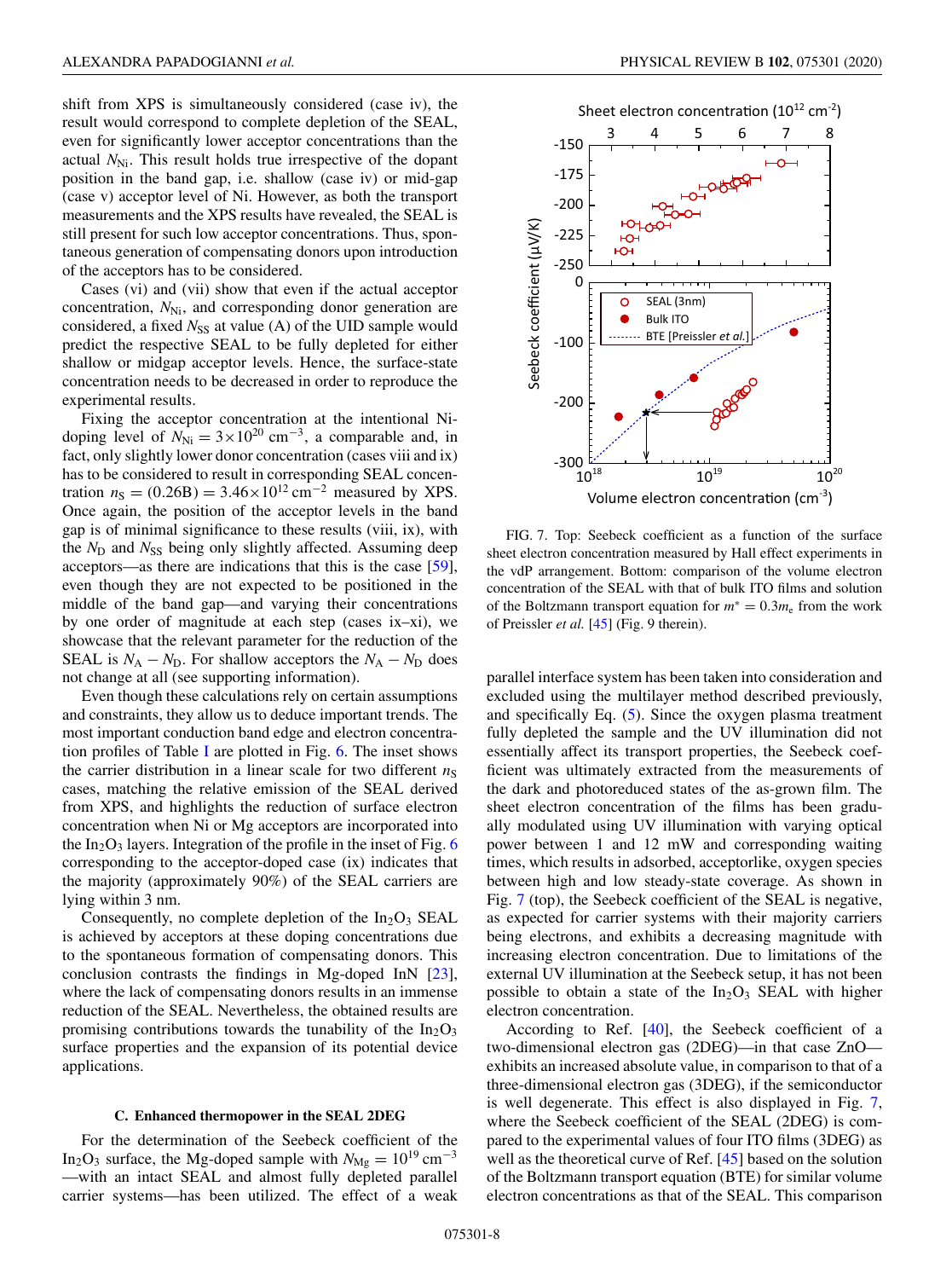<span id="page-8-0"></span>yields a ≈80% larger Seebeck coefficient of the surface 2DEG compared to a bulk 3DEG with comparable volume electron concentration. The average volume electron concentration of the SEAL has been calculated assuming that the vast majority of the carriers lie within a 3-nm-thick system [cf. SP calculations of case  $(ix)$  in Table [I](#page-6-0) and Fig. [6](#page-6-0) for similar sheet electron concentration]. That of the homogeneously Sn-doped ITO films has been obtained from Hall effect measurements and the film thickness.

Approaching it from a different perspective, if the Seebeck coefficient of the SEAL would coincide with the BTE solution of a bulk system in Fig. [7,](#page-7-0) as indicated by the black arrow for one of the data points, the corresponding average volume electron concentration of the SEAL would be significantly lower. As explained in detail in Ref. [\[60\]](#page-9-0), the sheet and volume electron concentrations of a carrier system can be used to estimate its effective thickness,  $t_{\text{eff}} = \frac{n_{2D}}{n_{3D}}$ . If the volume electron concentration dictated by the BTE curve, which is valid for bulk systems, is combined with the sheet electron concentration directly measured by Hall, the resulting SEAL thicknesses would vary between 11 and 15 nm. This is a clear overestimation in comparison to both the findings of the SP calculations in Fig.  $6$  and previous works  $[10,21,61]$  $[10,21,61]$ , again indicating an enhanced thermopower of the SEAL.

### **IV. SUMMARY AND CONCLUSION**

In this work we have experimentally determined the transport properties of the  $In_2O_3$  surface electron accumulation layer by Hall effect measurements through applying a duallayer model in combination with plasma oxidation treatments of the surface. Oxygen adsorbates from the ambient air almost completely deplete the SEAL of an unintentionally doped film, reducing its sheet conductance to  $G<sub>S</sub> = 3.80 \times 10^{-6}$  S. Illuminating the surface with UV radiation largely removed the oxygen adsorbates, resulting in a SEAL with a sheet conductance of  $G_S = 3.26 \times 10^{-4}$  S, a sheet electron concentration of  $n_S = 1.45 \times 10^{13} \text{ cm}^{-2}$ , and a Hall electron mobility of  $\mu$ <sub>S</sub> = 155 cm<sup>2</sup> V<sup>-1</sup> s<sup>-1</sup>. We further demonstrated a gradual reduction of this SEAL by increasing compensating bulk acceptor doping with two different elements, namely, Ni and Mg, and achieved nearly complete depletion with  $N_{\text{Ni}} =$  $3 \times 10^{20}$  cm<sup>-3</sup> doping. The gradual depletion of the SEAL with doping concentration has been confirmed by XPS measurements, able to determine the position of the valence-band maximum and SEAL peak area close to the Fermi level. These results were further supported by self-consistent Schrödinger-Poisson calculations, which clearly show that the introduction of acceptors in the  $In_2O_3$  results in the subsequent generation of comparable concentrations of compensating donors. This result holds true irrespective of the position of the acceptors in the band gap, i.e., whether the corresponding levels are deep (midgap) or shallow. This mechanism hinders the complete depletion of the  $In_2O_3$  SEAL. However, our results showing significant attenuation of the surface with acceptor doping are still valuable for device applications requiring tunable surface transport properties. For example, the improved rectification of *pn*-heterojunction diodes using Mg-doped  $In_2O_3$  instead of undoped  $In_2O_3$  [\[62\]](#page-9-0) as *n*-type material may be explained by an attenuated SEAL at the *pn* interface that would otherwise prevent formation of a sufficiently thick depletion zone inside the In<sub>2</sub>O<sub>3</sub>. Ultimately, the thermopower of the In<sub>2</sub>O<sub>3</sub> SEAL is investigated. In agreement with previous studies on ZnO, the Seebeck coefficient of the 2DEG at the  $In_2O_3$  surface is shown to be enhanced by  $\approx 80\%$  in comparison to the 3DEG with comparable volume electron concentration in bulk ITO films.

#### **ACKNOWLEDGMENTS**

We would like to thank Y. Takagaki for critically reading this manuscript, F. Gutsche for technical support with the Seebeck setup, and W. Anders for the oxygen plasma treatment of the samples. This study was performed in the framework of GraFOx, a Leibniz Science Campus partially funded by the Leibniz Association. We are grateful for financial support by the Deutsche Forschungsgemeinschaft (Grants No. BI 1754/1- 1 and No. HI 1800/1-1).

- [1] [Y. Grinshpan, M. Nitzan, and Y. Goldstein,](https://doi.org/10.1103/PhysRevB.19.1098) Phys. Rev. B **19**, 1098 (1979).
- [2] T. Nagata, O. Bierwagen, M. E. White, M. Y. Tsai, Y. Yamashita, H. Yoshikawa, N. Ohashi, K. Kobayashi, T. Chikyow, and J. S. Speck, [Appl. Phys. Lett.](https://doi.org/10.1063/1.3596449) **98**, 232107 (2011).
- [3] P. D. C. King, T. D. Veal, F. Fuchs, C. Y. Wang, D. J. Payne, A. Bourlange, H. Zhang, G. R. Bell, V. Cimalla, O. Ambacher, [R. G. Egdell, F. Bechstedt, and C. F. McConville,](https://doi.org/10.1103/PhysRevB.79.205211) Phys. Rev. B **79**, 205211 (2009).
- [4] J. Rombach, A. Papadogianni, M. Mischo, V. Cimalla, L. Kirste, O. Ambacher, T. Berthold, S. Krischok, M. Himmerlich, S. Selve, and O. Bierwagen, [Sens. Actuators B](https://doi.org/10.1016/j.snb.2016.03.079) **236**, 909 (2016).
- [5] G. S. Chae, [Jpn. J. Appl. Phys.](https://doi.org/10.1143/JJAP.40.1282) **40**, 1282 (2001).
- [6] A. N. Tiwari, G. Khrypunov, F. Kurdzesau, D. L. Bätzner, A. Romeo, and H. Zogg, [Prog. Photov.](https://doi.org/10.1002/pip.525) **12**, 33 (2004).
- [7] [M. Y. Tsai, O. Bierwagen, and J. S. Speck,](https://doi.org/10.1016/j.tsf.2015.09.022) Thin Solid Films **605**, 186 (2016).
- [8] J. Michel, D. Splith, J. Rombach, A. Papadogianni, T. Berthold, S. Krischok, M. Grundmann, O. Bierwagen, H. von [Wenckstern, and M. Himmerlich,](https://doi.org/10.1021/acsami.9b06455) ACS Appl. Mater. Interfaces **11**, 27073 (2019).
- [9] H. von Wenckstern, D. Splith, F. Schmidt, M. Grundmann, [O. Bierwagen, and J. S. Speck,](https://doi.org/10.1063/1.4870536) APL Mater. **2**, 046104 (2014).
- [10] P. D. C. King, T. D. Veal, D. J. Payne, A. Bourlange, R. G. [Egdell, and C. F. McConville,](https://doi.org/10.1103/PhysRevLett.101.116808) Phys. Rev. Lett. **101**, 116808 (2008).
- [11] A. Klein, [Appl. Phys. Lett.](https://doi.org/10.1063/1.1312199) **77**, 2009 (2000).
- [12] Y. Gassenbauer, R. Schafranek, A. Klein, S. Zafeiratos, M. [Hävecker, A. Knop-Gericke, and R. Schlögl,](https://doi.org/10.1103/PhysRevB.73.245312) Phys. Rev. B **73**, 245312 (2006).
- [13] J. Tersoff, [Phys. Rev. Lett.](https://doi.org/10.1103/PhysRevLett.52.465) **52**, 465 (1984).
- [14] A. Schleife, F. Fuchs, C. Rödl, J. Furthmüller, and F. Bechstedt, [Appl. Phys. Lett.](https://doi.org/10.1063/1.3059569) **94**, 012104 (2009).